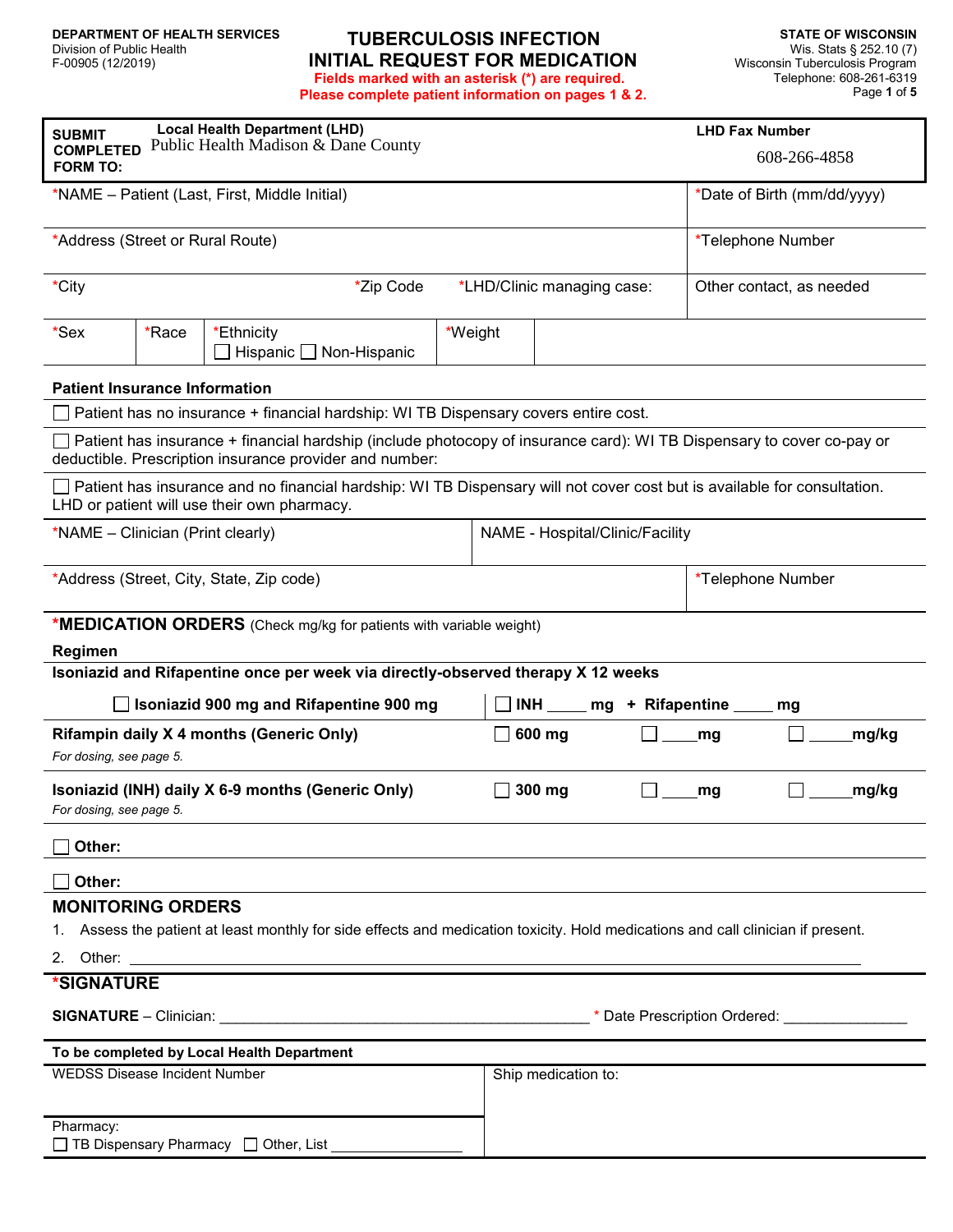$\overline{\phantom{a}}$ 

| Patient Name: with a state of the control of the control of the control of the control of the control of the control of the control of the control of the control of the control of the control of the control of the control                                                                                                                                                                                                                                                                                                                                                                                                                                                                                                                                                                            |                                                                                                                                                                                                                                                                                                                                                                                                                                                                                                                                                                                                                                                                                                                                                                                                                                                                                                                                                                     |                                                                                                                                                                                                                                |                                |                                                                                                                                                                                          |                                     |  |  |  |
|----------------------------------------------------------------------------------------------------------------------------------------------------------------------------------------------------------------------------------------------------------------------------------------------------------------------------------------------------------------------------------------------------------------------------------------------------------------------------------------------------------------------------------------------------------------------------------------------------------------------------------------------------------------------------------------------------------------------------------------------------------------------------------------------------------|---------------------------------------------------------------------------------------------------------------------------------------------------------------------------------------------------------------------------------------------------------------------------------------------------------------------------------------------------------------------------------------------------------------------------------------------------------------------------------------------------------------------------------------------------------------------------------------------------------------------------------------------------------------------------------------------------------------------------------------------------------------------------------------------------------------------------------------------------------------------------------------------------------------------------------------------------------------------|--------------------------------------------------------------------------------------------------------------------------------------------------------------------------------------------------------------------------------|--------------------------------|------------------------------------------------------------------------------------------------------------------------------------------------------------------------------------------|-------------------------------------|--|--|--|
|                                                                                                                                                                                                                                                                                                                                                                                                                                                                                                                                                                                                                                                                                                                                                                                                          | PATIENT INFORMATION - Please note the risk factors for infection, below. Remember when referring a patient for treatment that a<br>patient must have risk factors for infection BEFORE having risk of progression.                                                                                                                                                                                                                                                                                                                                                                                                                                                                                                                                                                                                                                                                                                                                                  |                                                                                                                                                                                                                                |                                |                                                                                                                                                                                          |                                     |  |  |  |
|                                                                                                                                                                                                                                                                                                                                                                                                                                                                                                                                                                                                                                                                                                                                                                                                          | A. *Patient Risk Factors and Reasons for Treatment (check all that apply) See page 4 for description.<br><b>Risk for TB Infection</b><br>Birth, residence or travel (for ≥ 1 month) in a country with a high TB rate<br>• Includes any country other than the United States, Canada, Australia, New Zealand, or a country in western<br>or northern Europe.<br>• Travel is of extended duration or including likely contact with infections TB.<br>Close contact to someone with infectious TB disease<br><b>Risk for Progression to TB Disease</b><br>$\Box$ Human immunodeficiency virus (HIV) infection<br>□ Current or planned immunosuppression including receipt of an organ transplant, treatment with an TNF-alpha<br>antagonist (e.g., infliximab, etanercept, or other), chronic steroids (equivalent of prednisone ≥ 15 mg/day for ≥ 1 month)<br>or other immunosuppressive medication in combination with risk for infection from above<br><b>Other</b> |                                                                                                                                                                                                                                |                                |                                                                                                                                                                                          |                                     |  |  |  |
| $\Box$ Mandated testing (e.g., employment, healthcare personnel, school).<br><b>B.</b> *Is patient symptomatic? (check all that apply) $\Box$ No<br>$\Box$ Fever $\Box$ Night sweats $\Box$ Cough > 3 weeks $\Box$ Sputum $\Box$ Blood in sputum $\Box$ Weight loss<br>$\Box$ Other $\Box$<br>C. *Tests:<br>1. T-Spot™ blood assay: Date Drawn: ________________ Results: □Positive □Negative □Indeterminate □Invalid<br>2. Quantiferon <sup>™</sup> (QFT) blood assay: Date Drawn: _____________ Results: □Positive □Negative □Indeterminate<br>QFT Numeric results: Nil ____ IU/mL TB1 Nil ____ IU/mL TB2 Nil ____ IU/mL Mitogen ____ IU/mL<br>3. Tuberculin Skin Test: Date Applied: Dublet Controller Read: Date Read: Dublet Controller Controller Controller<br>Results (induration only) _____ mm |                                                                                                                                                                                                                                                                                                                                                                                                                                                                                                                                                                                                                                                                                                                                                                                                                                                                                                                                                                     |                                                                                                                                                                                                                                |                                |                                                                                                                                                                                          |                                     |  |  |  |
| 4.                                                                                                                                                                                                                                                                                                                                                                                                                                                                                                                                                                                                                                                                                                                                                                                                       | Specimen<br>(Sputum or BAL)                                                                                                                                                                                                                                                                                                                                                                                                                                                                                                                                                                                                                                                                                                                                                                                                                                                                                                                                         | <b>Date Collected</b>                                                                                                                                                                                                          | <b>Results</b><br><b>Smear</b> | <b>PCR</b>                                                                                                                                                                               | <b>Culture</b>                      |  |  |  |
|                                                                                                                                                                                                                                                                                                                                                                                                                                                                                                                                                                                                                                                                                                                                                                                                          | Other:                                                                                                                                                                                                                                                                                                                                                                                                                                                                                                                                                                                                                                                                                                                                                                                                                                                                                                                                                              |                                                                                                                                                                                                                                |                                |                                                                                                                                                                                          |                                     |  |  |  |
|                                                                                                                                                                                                                                                                                                                                                                                                                                                                                                                                                                                                                                                                                                                                                                                                          | D. *Chest Imaging: (Include copy of chest x-ray and/or CT report with this request, CXR needs to be within 6 months)<br>and culture, before treatment for LTBI can begin.                                                                                                                                                                                                                                                                                                                                                                                                                                                                                                                                                                                                                                                                                                                                                                                           | Date: the contract of the contract of the contract of the contract of the contract of the contract of the contract of the contract of the contract of the contract of the contract of the contract of the contract of the cont |                                | Results: <b>O</b> Normal <b>O</b> Abnormal <b>O</b> Cavitary<br>If chest imaging is abnormal and consistent with TB, three sputum samples should be submitted to the WSLH for smear, PCR |                                     |  |  |  |
|                                                                                                                                                                                                                                                                                                                                                                                                                                                                                                                                                                                                                                                                                                                                                                                                          | E. *Prior treatment for tuberculosis infection or disease?                                                                                                                                                                                                                                                                                                                                                                                                                                                                                                                                                                                                                                                                                                                                                                                                                                                                                                          |                                                                                                                                                                                                                                |                                |                                                                                                                                                                                          |                                     |  |  |  |
|                                                                                                                                                                                                                                                                                                                                                                                                                                                                                                                                                                                                                                                                                                                                                                                                          |                                                                                                                                                                                                                                                                                                                                                                                                                                                                                                                                                                                                                                                                                                                                                                                                                                                                                                                                                                     |                                                                                                                                                                                                                                |                                | $\Box$ NO $\Box$ YES Please explain: $\Box$                                                                                                                                              |                                     |  |  |  |
|                                                                                                                                                                                                                                                                                                                                                                                                                                                                                                                                                                                                                                                                                                                                                                                                          | F. Baseline blood tests, if applicable (ALT/AST, CBC, CMP, T. BIL, if preexisting liver disease)                                                                                                                                                                                                                                                                                                                                                                                                                                                                                                                                                                                                                                                                                                                                                                                                                                                                    |                                                                                                                                                                                                                                |                                |                                                                                                                                                                                          |                                     |  |  |  |
|                                                                                                                                                                                                                                                                                                                                                                                                                                                                                                                                                                                                                                                                                                                                                                                                          |                                                                                                                                                                                                                                                                                                                                                                                                                                                                                                                                                                                                                                                                                                                                                                                                                                                                                                                                                                     |                                                                                                                                                                                                                                | Date _______________           |                                                                                                                                                                                          | Result ____________________________ |  |  |  |
|                                                                                                                                                                                                                                                                                                                                                                                                                                                                                                                                                                                                                                                                                                                                                                                                          |                                                                                                                                                                                                                                                                                                                                                                                                                                                                                                                                                                                                                                                                                                                                                                                                                                                                                                                                                                     |                                                                                                                                                                                                                                | Date ______________            |                                                                                                                                                                                          |                                     |  |  |  |

**Clear / Reset Entire form**

Test Date Result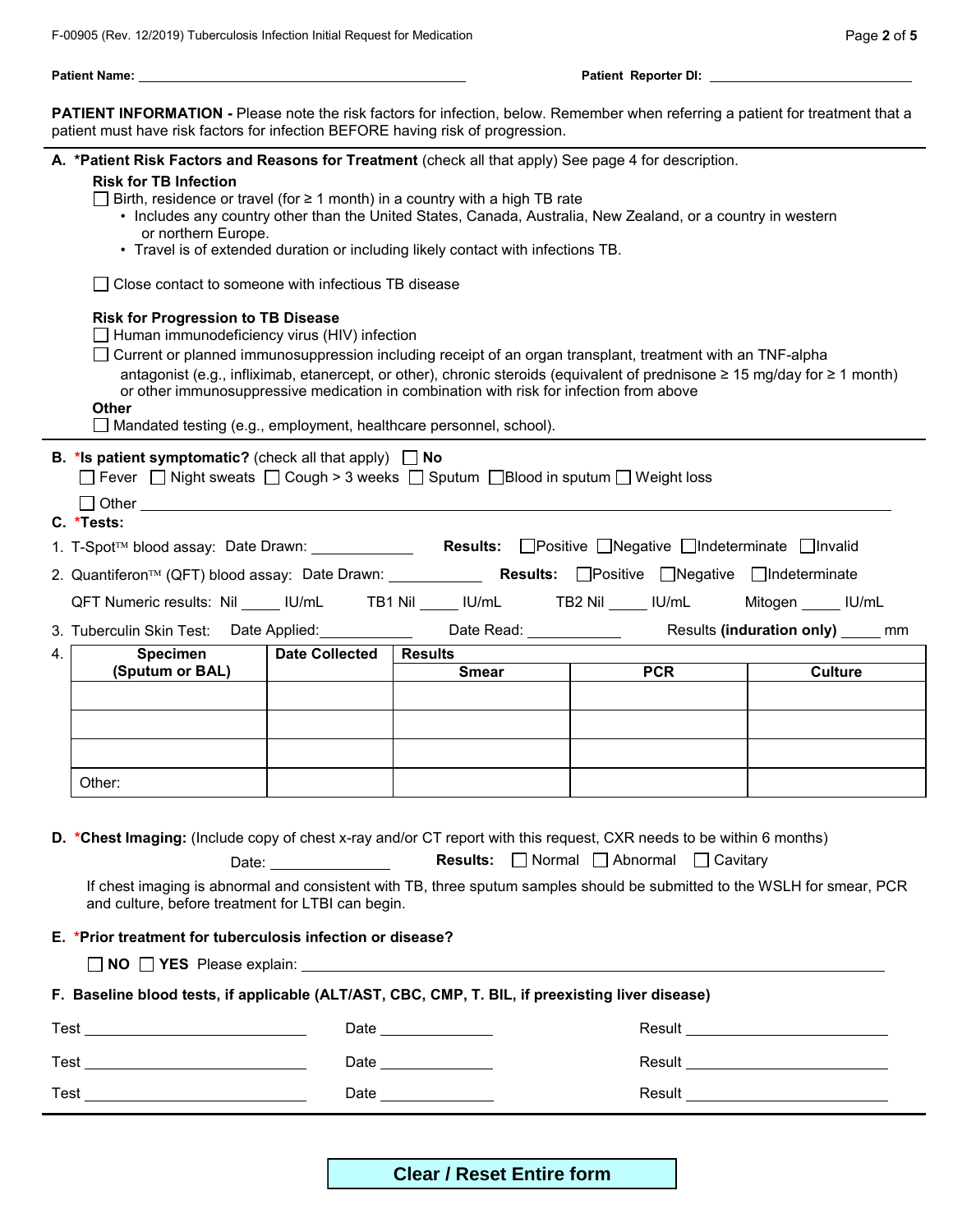#### **References**

Centers for Disease Control and Prevention. 2017. Official American Thoracic Society/Infectious Diseases Society of America/Centers for Disease Control and Prevention clinical practice guidelines: Diagnosis of tuberculosis in adults and children, *Clinical Infectious Diseases, 64*(2): 111-5. Retrieved from https://www.cdc.gov/tb/publications/guidelines/pdf/ciw778.pdf

Tuberculosis Screening, Testing, and Treatment of U.S. Health Care Personnel: Recommendations from the National Tuberculosis Controllers Association and CDC. MMWR. 68:19. May 17, 2019.

Red Book. American Academy of Pediatrics. 31st Edition. 2018.

Update to Recommendations for Use of Once-Weekly Isoniazid-Rifapentine Regimen to Treat Latent Mycobacterium tuberculosis Infection. MMWR. 67:25. June 29, 2018.

Guidelines for Preventing the Transmission of Mycobacterium tuberculosis in Health-Care Settings. MMWR. 54 (RR17); 1-141. December 30, 2005.

Targeted Tuberculin Testing and Treatment of Latent Tuberculosis Infection. MMWR Recommendations and Reports. 49:RR-6. June 9, 2000.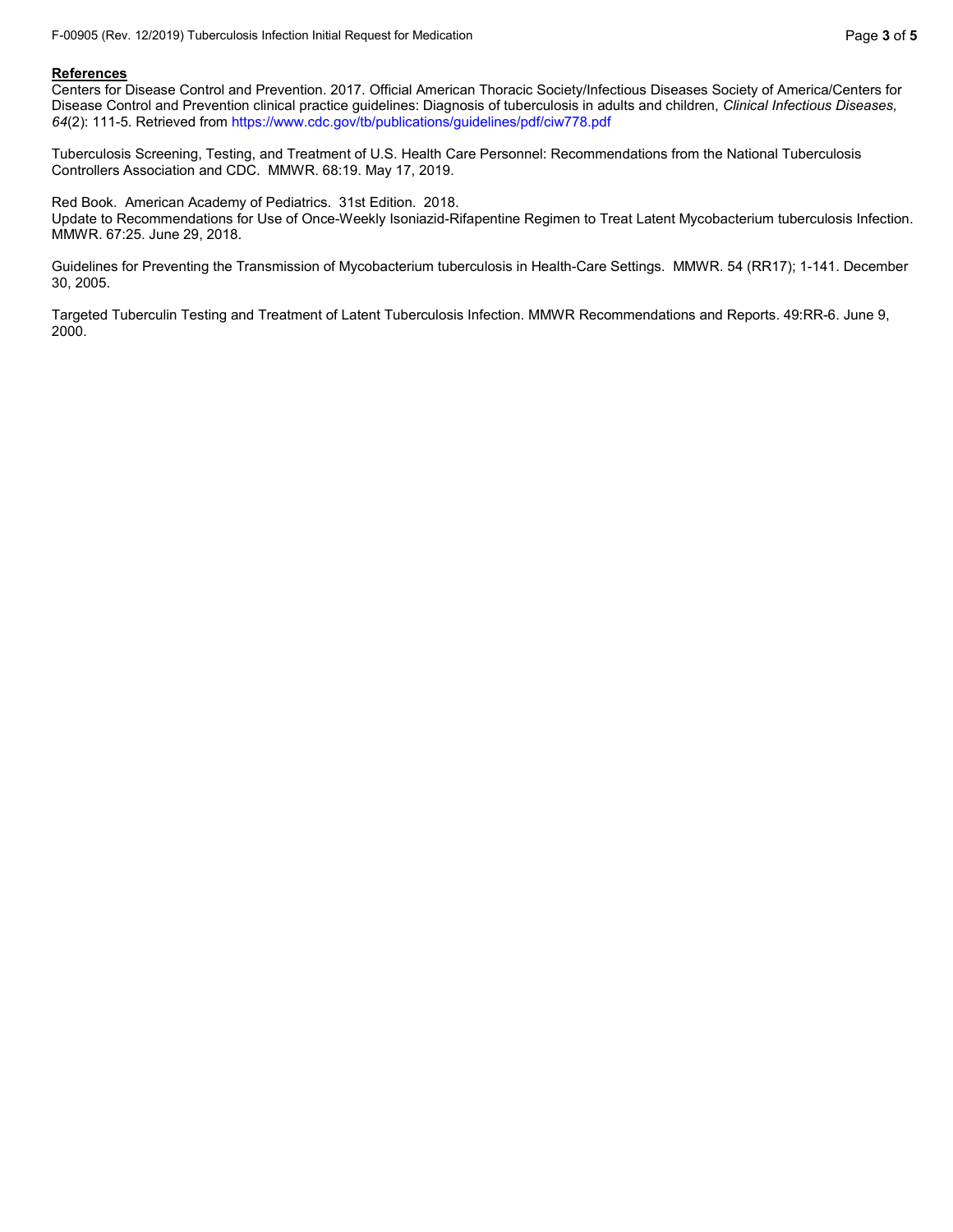# **Additional Information for: Tuberculosis Infection Initial Request For Medication, F-00905**

# *Remember – a person must have a risk of infection before the risk of progression to active disease considered!*

#### **RISK FOR TB INFECTION**

Birth, travel or residence (for  $\geq 1$  month) in a country with a high TB rate

The World Health Organization (WHO) estimates TB incidence around the world in the Global Tuberculosis Report. Please see this report for countries with high TB rates, or call the Wisconsin Tuberculosis Program. $1, 5$ 

Leisure travel to most countries in the world poses little risk of TB infection. Prolonged stays or work in the health sector in an endemic country increase the risk of infection.<sup>2</sup>

#### **Close Contact to someone with infectious TB disease**

Infectious TB includes pulmonary, culture-positive disease and disease with pulmonary cavitation on radiograph. High Priority contacts include household members (1 in 3 chance of infection), children < 5 years of age and immunosuppressed individuals (HIV-positive, organ transplant, cancer, diabetes). Also consider those exposed for shorter duration in a more confined space (exam room, dormitory room, office or vehicle $)$ .<sup>3</sup>

#### **Other Risks**

Wisconsin has very low incidence of TB in healthcare, homeless, corrections and long-term care settings. Higher-risk congregate settings occur in Alaska, California, Florida, Hawaii, New Jersey, New York, Texas or Washington DC.<sup>5</sup>

Consult with local health departments for other locally identified high-risk groups: [https://www.dhs.wisconsin.gov/lh-depts/counties.htm.](https://www.dhs.wisconsin.gov/lh-depts/counties.htm)

Consult with the Centers for Disease Control and Prevention (CDC) annual TB reports and the Wisconsin TB Program website for state and local epidemiology data.  $6, 7, 8, 9$ 

### **RISK FOR PROGRESSION TO TB DISEASE**

Immune suppression is a risk factor for reactivation and progression to active TB disease. Immune suppression alone is not a risk for acquiring TB infection.

LTBI treatment should be strongly considered in HIV-infected individuals; significant immune suppression can cause inaccuracy of diagnostic TB tests.

LTBI treatment can be considered for other immune suppression (e.g., cancer, organ transplant, medications, or diabetes) when in combination with risk for infection (see above).

#### **References:**

1) World Health Organization Global Tuberculosis Report 2018. http://www.who.int/tb/publications/global\_report/en/ 2) Cobelens, F.G.J., et al (2000). Risk of infection with Mycobacterium tuberculosis in travelers to areas of high tuberculosis endemicity. The Lancet, 356, 461-465.

3) CDC. Guidelines for the investigation of contacts of persons with infectious tuberculosis: recommendations from the National Tuberculosis Controllers Association and CDC. MMWR 2005; 54(No. RR-15).

4) Lewinsohn, D. et al. Official American Thoracic Society/Infectious Diseases Society of America/CDC Clinical Practice Guidelines: Diagnosis of tuberculosis in adults and children. Clinical Infectious Diseases, 2017; 62(2):111- 115.

5) Wisconsin Tuberculosis Program. https://www.dhs.wisconsin.gov/tb/index.htm. Phone: 608-261-6319.

6) CDC. Reported Tuberculosis in the United States. https://www.cdc.gov/tb/statistics/

7) CDC. Guidelines for preventing the transmission of Mycobacterium tuberculosis in health-care settings, 2005. MMWR 2005; 54(No. RR-17).

8) CDC. Tuberculosis screening, testing, and treatment of U.S. health care personnel: Recommendations from the National Tuberculosis Controllers Association and CDC, 2019. MMWR 2019: 68(No. 19).

9) CDC. Prevention and control of tuberculosis in correctional facilities: Recommendations from CDC. MMWR 2006; 55(No. RR-9).